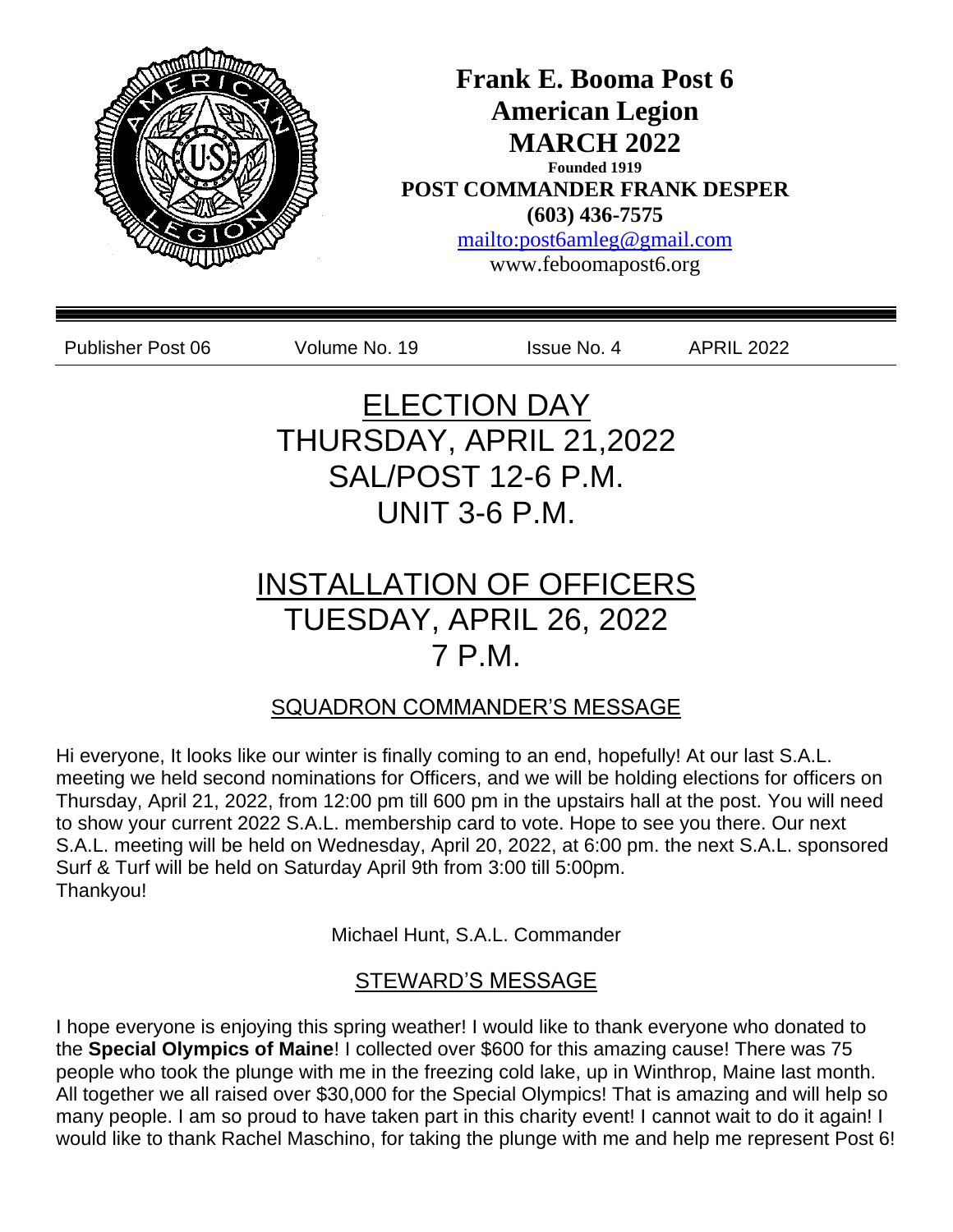I would like to let everyone know that our Commander Frank Desper, is doing much better! He is now at Northeast Rehab Hospital on Pease. He is allowed visitors (1 pm to 5 pm), only one person at a time. I am sure he will be so happy to see familiar faces. (A little birdy told me that he should be getting released from rehab sooner then we all thought.) So, I recommend calling ahead to make sure you can get in to see him. He is now going to work hard to get his strength up. So, please keep him in your thoughts and prayers!

I would like to thank everyone who showed up to watch the band 3-Way play here last month. They were amazing. We will be having the band **Rosie** playing **Saturday, April 2nd from 7 pm to 11 pm**. This will be the only band playing this month so please come on out and rock out! You will not be disappointed.

As always, we will have **Karaoke** with DJ Darlene on **Friday April 1st**, and **Saturday, April 16th** (1st Friday & 3rd Saturday) from **7 pm to 11 pm**, come on out and sing your heart out with some amazing people. **Trivia** will be held on **Friday, April 8th & April 22nd** from **6 pm to 9 pm**. (2nd & 4<sup>th</sup> Friday of the month) Trivia is getting bigger and bigger. The more people come the higher the cash prize is. Always a fun time and great laughs.

We also are planning to do a 50's themed party on Saturday, **May 21st** from 7 pm to 11 pm. DJ Darlene will be playing some old school music along with Karaoke. Giving everyone plenty of time to get your high-water pants, poodle skirts, and polka dots out. This will be a fun time for everyone! This will be a pot-luck event. So, please if you can bring something to eat in. There will be a sign-up sheet hanging up by the bar. If these themed events turn out to be a big hit, we will defiantly do more!! Mark your calendars and bring your friends for a fun time of a blast in the past.

### Sondra Cordero, Grille Steward

# PRESIDENT'S MESSAGE

Hello Ladies: It is voting time again. Ballots will be available upstairs in the Post from 3:00 to 6:00 pm. You must show your current membership card to be able to vote. We have had more donations of clothing and I thank you for that! They will be held in the Auxiliary closet until delivered. The food drive is filling up and very much needed. Keep them coming. All year end committee reporting has been completed and sent to Department Committeemen. The Auxiliary will hold a 50's party in May with Darlene playing appropriate songs. The date will be posted. In the meantime, get out those poodle skirts, Ladies and T-shirts for the guys or whatever they will wear. It should be fun dancing to the 50's music and dances. We will have a potluck food table, so all donations will be welcomed. Bring a friend and enjoy. Some of you have volunteered to help our for Surf and Turf and other activities. Thank you for that as we always need help. You will be called on.

Membership in the American Legion Auxiliary now open to male spouses of US veterans and service members. The American Legion voted to replace the word Wife with Spouse in their constitution and bylaws. So, Gentlemen, get your Auxiliary membership form from any Auxiliary officer and join the Auxiliary.

Judi Fountas, Unit President